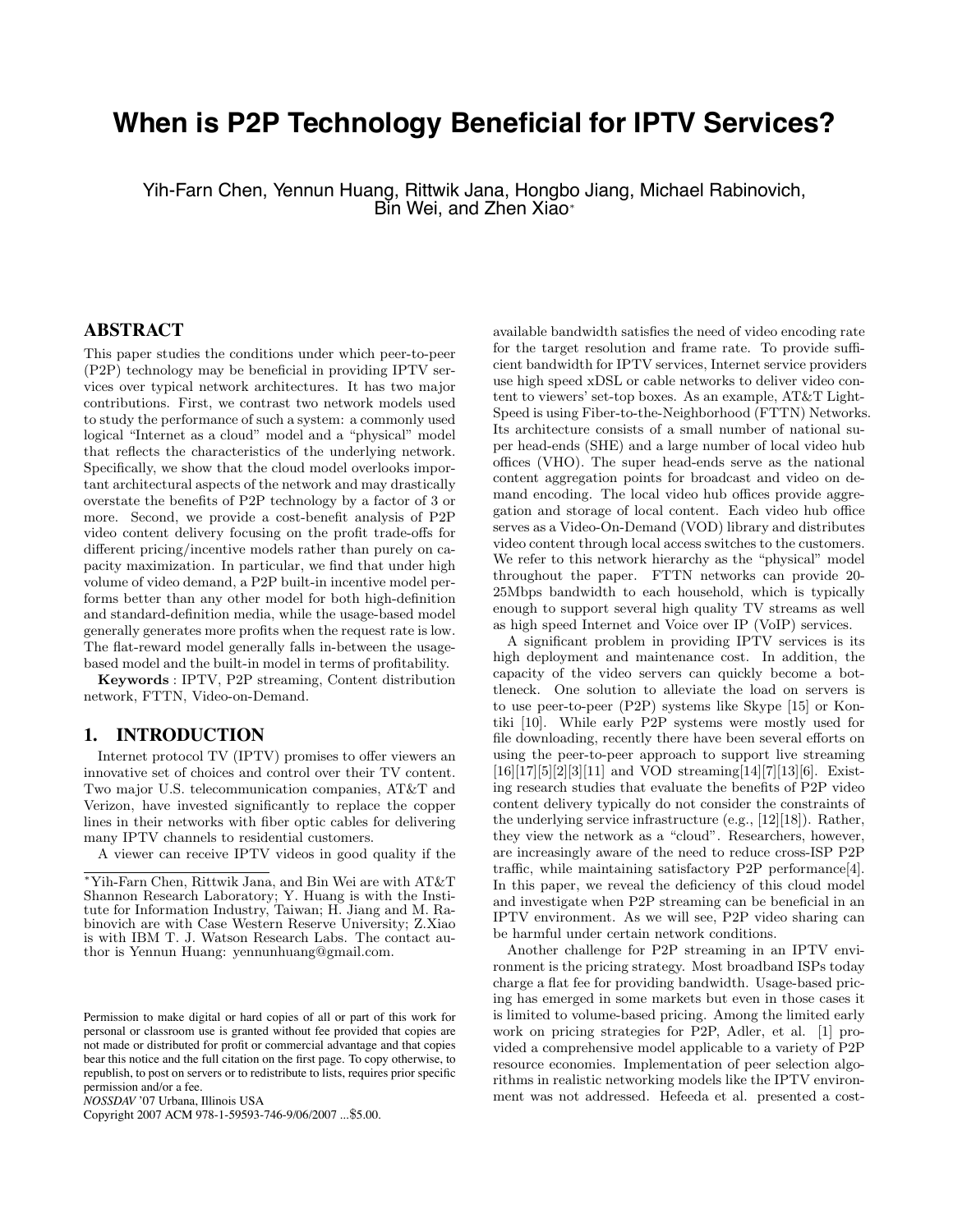

profit analysis of a P2P streaming service for heterogeneous peers with limited capacity [8]. The analysis shows that the service provider can achieve more profit by providing the appropriate incentives for participating peers. However, their analysis did not consider the bandwidth constraints of the underlying infrastructure and hence cannot be easily extended to our IPTV environment.

We make the following contribution in this paper:

- We compare two network models (the "cloud" model and the "physical" model) and show that the cloud model can dramatically overestimate P2P benefits by a factor of 3 or more.
- We couple three P2P pricing models (flat-fee, usagebased, and built-in) with a "physical" model and study their trade-offs from a profit perspective.

The rest of the paper is organized as follows. We describe the physical network model and constraints for the IPTV system in section 2. Section 2.3 provides the insights as to why a more accurate physical network model is necessary to realize a profitable IPTV system. Three different pricing models are analyzed and simulated in section 3. Section 4 provides a conclusion and potential future work.

# **2. NETWORK MODELS**

This section contrasts two network models that can be used in studying the performance of P2P video content delivery.

#### **2.1 Cloud Model**

Research in P2P streaming typically considers Internet at a logical level[12][18]: it represents the Internet at large as an abstract cloud and only considers the capacity of the content server and the characteristics of the access links to related hosts. We refer this view of the Internet as the "cloud model" as shown in Figure 1.

# **2.2 Physical Model**

In contrast to the cloud model, the physical model considers the network architecture and bandwidth constraints of the underlying links and network devices. In [9], we described and analyzed the physical model of FTTN access networks for IPTV services. The model and analysis can also be applied to xDSL or Cable connections.



**Figure 1: Cloud Model Figure 2: Physical Model for IPTV Service**

As shown in Figure 2, video streaming servers are organized in two levels - a local video hub office (VHO), which consists of a cluster of streaming servers or proxies to serve viewers directly, and national super head end (SHE) offices, which can distribute videos to local serving offices based on existing policies or on demand. We concentrate on video on demand (VOD) in this paper. Each local VHO office (often referred to as "local office" below) connects to a set of access switches such as xDSL, FTTN or Cable switches through optical fiber cables. Each switch connects a community of IPTV service customers through twisted-pair copper wires, fibers or coaxial cables. A community consists of all homes which are connected to the same access (xDSL or Cable) switch. A local VHO also includes a service router to connect to a national SHE office. These uplinks (or "northbound links") of local offices are implemented over highspeed optical fiber networks.

The following parameters are used throughout the paper:

- $B_{0D}$ : Download bandwidth into a home.
- $B_{0U}$ : Upload bandwidth out of a home.
- *<sup>B</sup>*1*S*: Total capacity of south-bound links (downlinks) of a local access switch.
- $B_{1N}$ : Capacity of the north-bound link (uplink) of an access switch determined by the total bandwidth of north-bound fibers from a switch to a local VHO and the switching capacity of the service router in the VHO.
- $B_{2S}$ : Maximum throughput in a local VHO determined by capacities of service routers, optical network cables and/or streaming servers in the VHO.
- *<sup>u</sup>*: Average streaming bit rate for a video.
- *<sup>N</sup>*: Maximum number of concurrent viewers supported by a local VHO.

As an example, AT&T LightSpeed network allocates 20 to 25*M* bps download bandwidth  $(B_{0D} \leq 25M$  bps) and 1*M* bps upload bandwidth  $(B_{0U} \leq 1Mb \text{ps})$  to each home. Light-Speed uses an FTTN switch which has a maximum of 24*G*bps downlink (or "south-side") switching capacity  $(B_{1S} \leq 24Gbps)$ . Each FTTN switch can connect an OC-24 fiber to a service router in a local VHO  $(B_{1N} \leq 1.244Gbps)$ . The service router in a local VHO could then connect an OC-192 fiber to national SHE offices. Each high-definition (HD) channel uses 6Mbps bandwidth and each standard-definition (SD) channel uses 2Mbps bandwidth.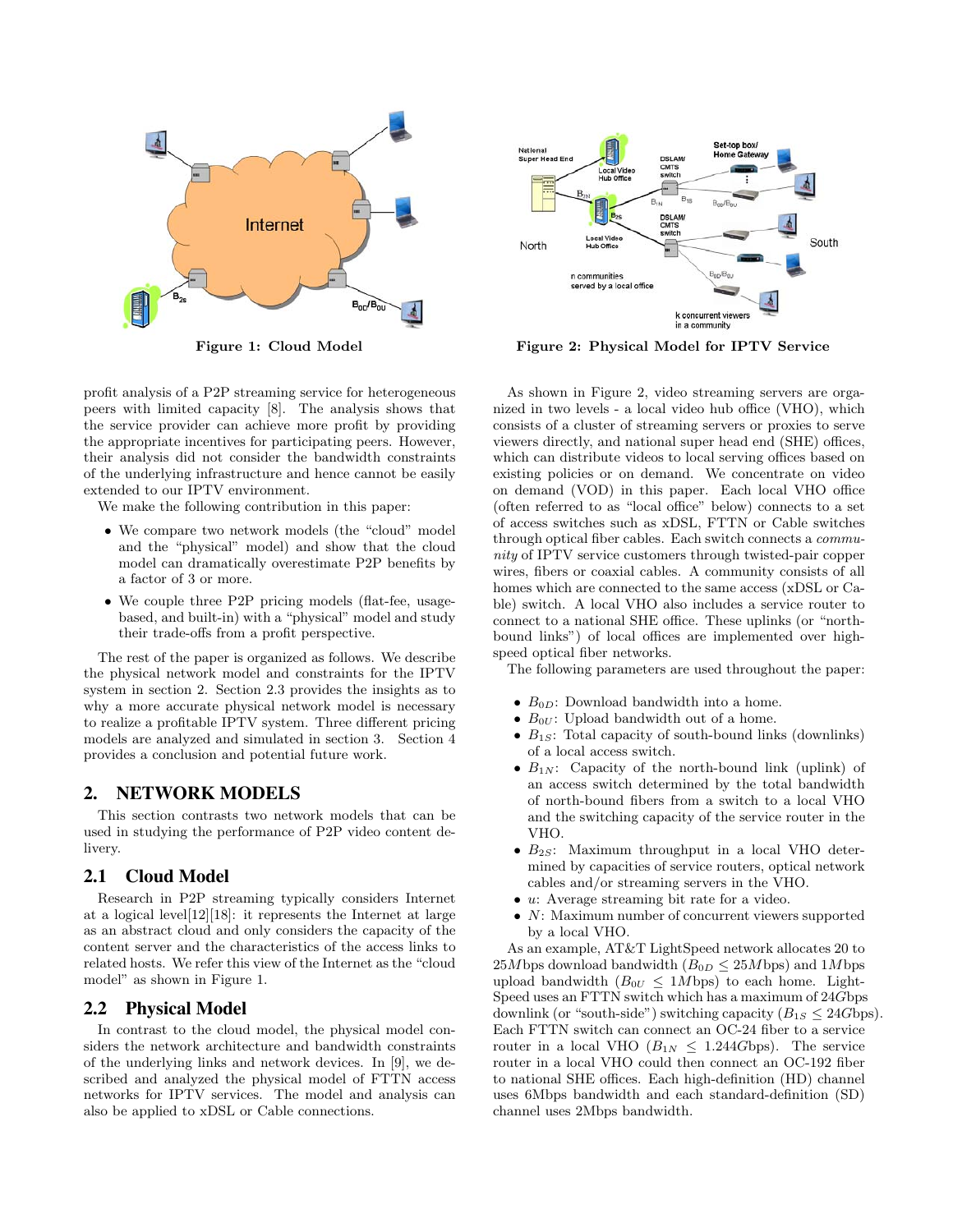# **2.3 Network Constraints under Physical Model**

In a physical network environment, all P2P upload traffic has to traverse through the access switches and service routers that connect the peers. As a result, P2P streaming will increase the load of access switches, local offices and national offices.

Compared with the conventional IPTV services, P2P sharing within a community may not be beneficial if the southbound link bandwidth of an access switch is the bottleneck. However, P2P sharing within a community decreases the load on the north-bound link of an access switch. Therefore, P2P sharing within a community will have the most benefit if the infrastructure bottleneck is on the north-bound link bandwidth of an access switch.

Similarly, P2P sharing among peers across communities increases the traffic on both the north-bound links and the south-bound links of access switches. If the network bottleneck is in either  $B_{1N}$  or  $B_{1S}$ , P2P sharing among peers in all communities creates more congestion for the switches and decreases the number of concurrent viewers which can be served by a local office. In this case, P2P sharing across communities is not beneficial for IPTV service providers. Also, if an IPTV service provider can apply content distribution network (CDN) technologies such as caching and replication to reduce the workload in SHE, the benefit of P2P sharing across communities in a VHO is very limited. The detailed analysis of network constraints for P2P IPTV services can be found in [9].

# **3. NETWORK AT THE PHYSICAL LEVEL**

A key insight of this paper is that using the "cloud model" for P2P streaming is over simplistic and misleading. More reliable results can be obtained by considering the network at the physical infrastructure level. To demonstrate our point, consider the following simple P2P algorithm. The content server receives a request for a video, identifies candidate peers with that video and spare upload capacity, and selects a random set among them to collectively serve the video. If not enough candidates are available to serve the video at its encoding rate, the server tries to serve the remaining portion itself, or denies the request if it cannot.

We simulated the performance of the system under the two models. For the physical model, we used a slice of the infrastructure of Figure 2 corresponding to one local office with 20 communities and considered the situation where the content server in the local office distributes video content to the viewers in these communities. For the cloud model, we assume the same content server and viewers are connected via the Internet cloud. We assume the same behavior for every node in the community: an idle user (i.e., the user not viewing a stream already) requests a stream with probability of 2% every time tick. A time tick occurs every minute. A peer may download only one stream at a time. There are 1000 video programs available for viewing. When a peer issues a request, it selects a program according to Zipf's popularity distribution. Each stream lasts 120 minutes and has a data rate of  $6Mbps<sup>1</sup>$  Once downloaded, the program remains available at the peer for a period called the stream time-to-live (stream TTL) with a default value of 1000 minutes. A peer may be turned off and on by its user. An

operational peer is turned off with probability 0.1% on every time tick, and a non-operational peer is turned on with probability 0.5% on every tick. This means that on average every peer stays on five times longer than it stays off. We further assume that  $B_{1N} = 0.622$  G (OC-12), and  $B_{2S} = 10$ G. Each data point in the graphs throughout the paper is obtained by running the simulation program over 5000 time clicks and taking the average over the last 2500 time ticks (when the system reached a steady state in all the simulations).

The results for the cloud and physical models are shown in Figure 3. The figure also includes curves for the system that does not use P2P delivery under the physical model. Figure 3a shows the average number of concurrent viewers the system can support as the number of peers grows for fixed network and server capacities. The cloud model indicates that P2P delivery allows the system to serve more concurrent viewers and to scale to the growing number of viewers. However, the result is drastically different when the limitations of the physical infrastructure are brought into the picture. In fact, the cloud model could overestimate the benefit by a factor of 2 when there are more than 800 peers in a community as shown in Figure 3a. Not only does the P2P system serve fewer users, it does not scale with a growing number of users and has only a slight capacity advantage over the much simpler centralized delivery (which in fact turns to slight disadvantage for other parameter settings as seen in Figures 3b and 3c). The reason behind this drastic change is the limitations of  $B_{1N}$ , the links between the local office and individual access switches. When P2P delivery occurs across different communities, two of these links are traversed: one upstream from the serving peer to the local office, and the other downstream from the local office to the receiving peer. Overall, these links are more heavily utilized under P2P delivery and more requests are denied.

Now consider the number of concurrent viewers under varying capacity of the office-to-access-switch link (Figure 3b), when the community size is fixed at 500 viewers. The results for the cloud model are not affected by this link since the model does not consider it. However, the physical model reveals an important trend: the centralized delivery becomes quickly bottlenecked at the server and stops responding to the growing bandwidth of the office-to-access-switch link. On the other hand, with P2P delivery, improvement in this link's capacity produces a roughly linear growth in the number of concurrent viewers served, at least within the bandwidth range studied.

More differences are seen when we increase the server capacity instead (Figure 3c). In this case, the cloud model quickly reaches the point where it serves all requested streams and stops being affected by the increase in server capacity. In particular, this result might indicate that it is highly beneficial to increase the server capacity from 10 Gbps to 20 Gbps. Under physical model, however, the number of concurrent viewers is unaffected by this change. Thus, the above investment would be useless under the simple algorithm we are considering. Comparing the P2P and centralized delivery under the physical model, the centralized delivery benefits from increased server capacity until it reaches 20 Gbps, after which the bottleneck shifts to the office-toaccess-switch link. However, this bottleneck transpires later than in the P2P case. Overall, Figure 3 shows that de-

 $^1\mathrm{The}$  HD stream encoding rate is constantly improving and we expect it to reach 6Mbps soon.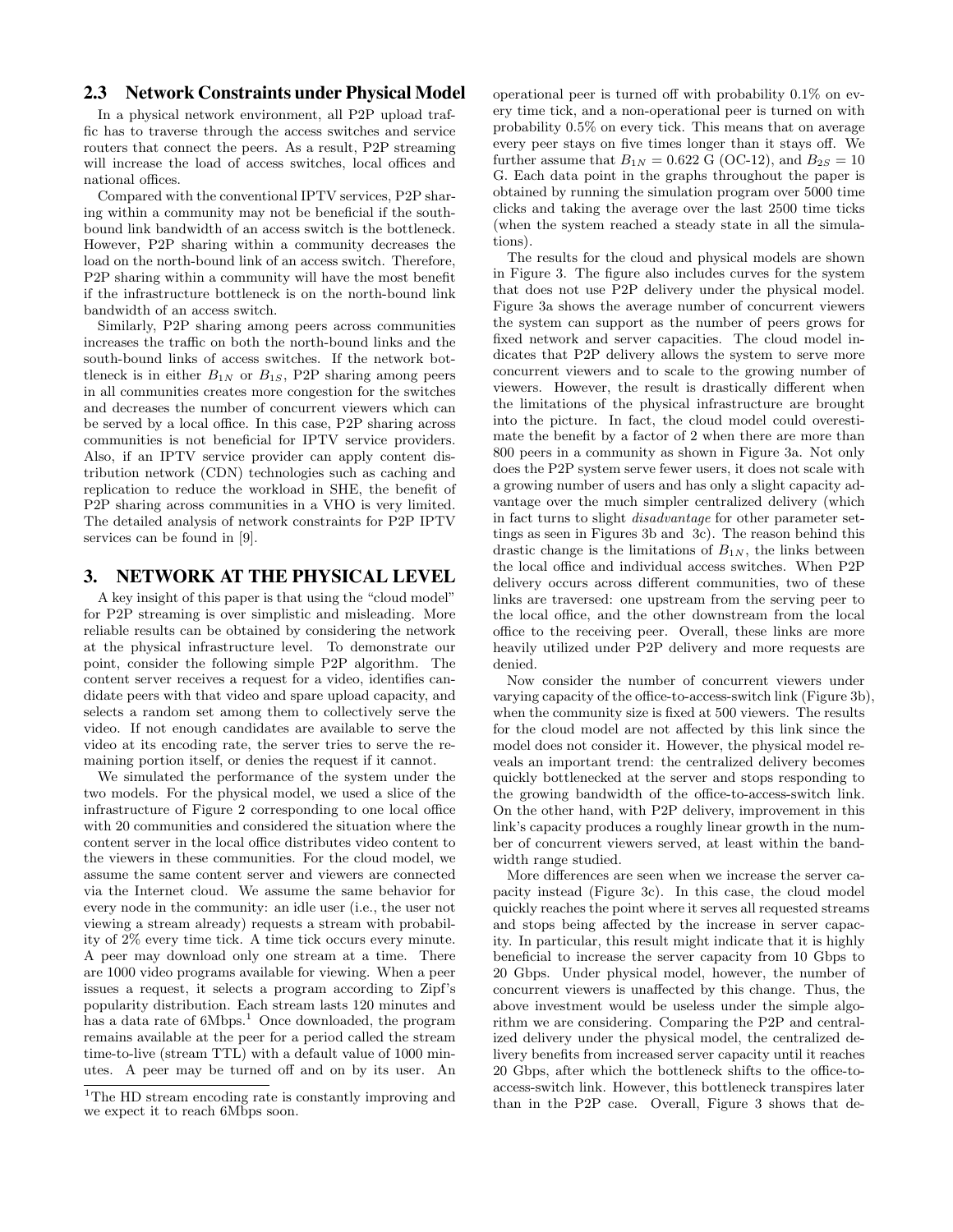

**Figure 3: Cloud vs. physical model comparison**



**Figure 4: Profit per unit time in the no-P2P model** and the three incentive models under varying  $B_{1N}$ **and** *B*1*<sup>S</sup>* **capacities (this figure should be viewed in color)**

pending on whether or not the network operator plans to use P2P delivery, they should focus their investment on the office-to-access-switch link bandwidth or spread it between both server and office-to-access-switch link capacities. These trade-offs cannot be revealed under the conventional cloud model.

### **4. COST-BENEFIT ANALYSIS**

In order to encourage viewers to make their set-top boxes available for P2P sharing, some incentive may be given to peers who upload videos to other peers. This section analyzes the cost and benefit of deploying P2P technology on a physical network and compares its maximum possible profit to that of a conventional IPTV service.

## **4.1 Maximum Benefit for Conventional IPTV**

Let  $r$  be the fee paid by a viewer in a time unit (e.g. hours or days) for video streaming services. For conventional IPTV services, the maximum revenue in a local office per time unit is

$$
R_{max}=rN
$$

where *N* represents the total number of viewers supported by a local office - with or without P2P incentives.

The maximum profit per time unit,  $P_{nop2p}$ , is

$$
P_{nop2p} = maximum income - IPTV expenses
$$
  
=  $rN - E_{nop2p}$ 

where  $E_{nop2p}$  is the capital and operation expenses of the IPTV services per time unit.

### **4.2 P2P Incentive Models**

To encourage P2P sharing among viewers, we consider three incentive models: Built-in model, Flat-reward model and Usage-based model.

#### *4.2.1 Built-in Model*

In this model, every set-top box includes P2P streaming software by default. Hence, P2P sharing is hidden from the viewers. The maximum profit per time unit is

$$
P_b=rN-E_{p2p}
$$

where  $E_{p2p}$  is the total operation and capital expenses per time unit for providing P2P IPTV services. It should be greater than *Enop*2*<sup>p</sup>* because P2P software needs to be installed on servers and clients and hence will increase the cost of the infrastructure. Let's assume

$$
E_{p2p} = E_{nop2p} + A_{p2p}
$$

where  $A_{p2p}$  includes the additional software license and maintenance fees paid for P2P software and of additional hardware (such as disk storage). In the built-in model, we assume that the recurring software licence and maintenance fees and the amortization of additional hardware results in each settop box costing *t* dollars extra per time unit. Therefore,  $A_{p2p} = tN$ . Then,

$$
P_b = rN - E_{nop2p} - tN
$$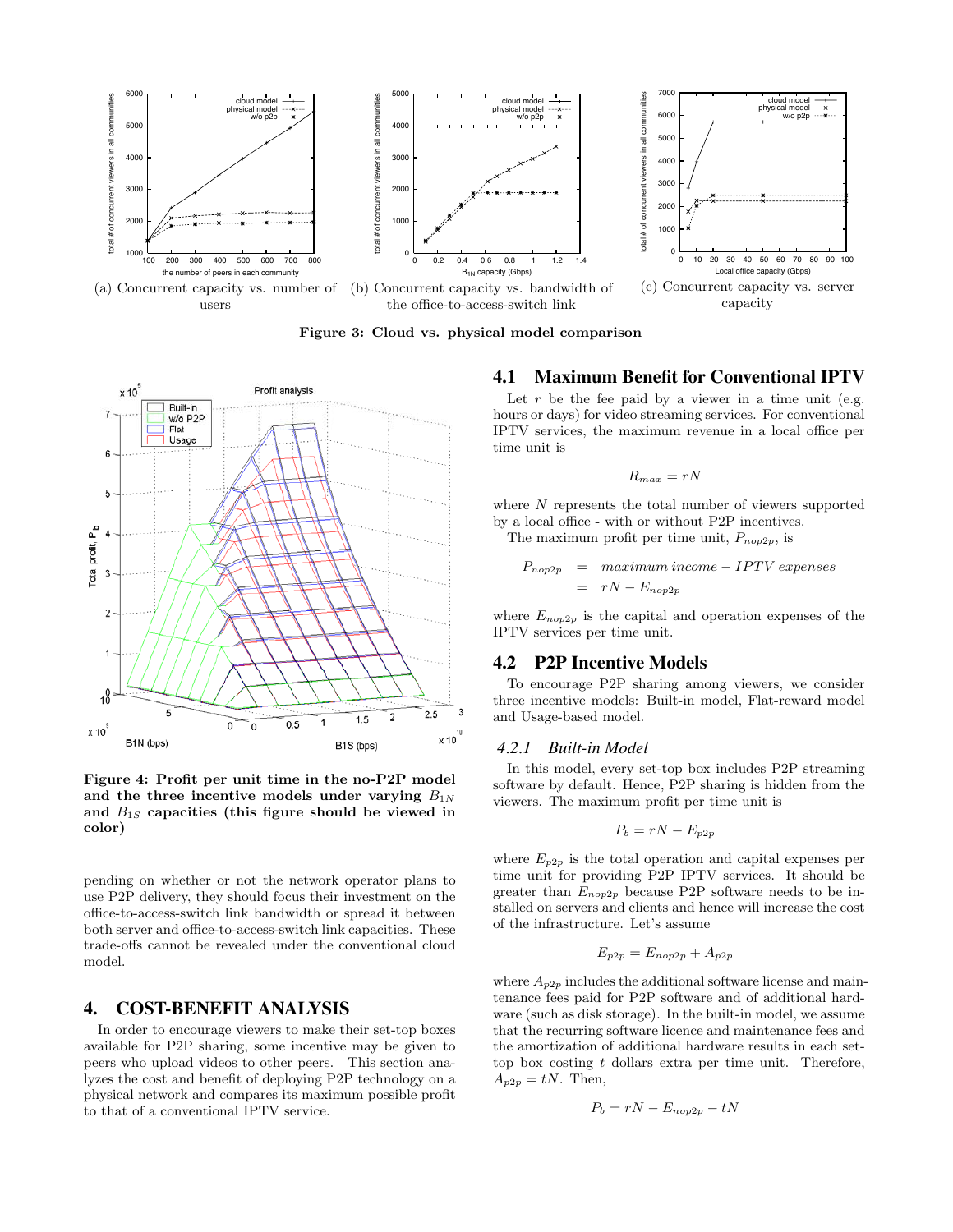#### *4.2.2 Flat-reward Model*

In this model, a viewer signs up for the video sharing feature for a flat reward. Assume  $w\%$  of viewers in a community sign up for video sharing and the reward is *d* dollars per time unit. The total number of viewers supported by a local office is denoted to be *N* as before. The maximum cost of incentive per time unit for the office is *dwN*. Each peer who signs up for the sharing needs to install and activate the P2P software on her set-top box. We assume that a service operator incurs the P2P software license fee only for the set-top boxes which activate the P2P software. Therefore,  $E_{p2p}$  equals  $E_{nop2p} + twN$ . The maximum profit per time unit in this model is

$$
P_f = total income - expenses - incentive
$$
  
=  $rN - E_{p2p} - dwN$   
=  $rN - E_{nop2p} - twN - dwN$ 

In general, *w* depends on *d*: increasing *d* will increase the percentage of viewers willing to share videos and hence increase *w*.

#### *4.2.3 Usage-based model*

In this model, a viewer who signed up for P2P sharing will get credit based on the number of bytes uploaded from its set-top box. Let *q* be the credit per bit uploaded from a viewer's set-top box and *T* be the length of a time unit in seconds. The number of bits uploaded from peers for P2P IPTV services in *T* seconds is *T ubN*, where *bN* is the number of viewers downloading videos from peers among all *N* viewers in a local office and *u* is the average video streaming rate. The IPTV service provider gives incentives to these supporting peers based on their contributed bandwidth. In this model, the total reward given by an IPTV service provider to peers in a local office per time unit is *qT ubN*. The maximum income per time unit in this model is

$$
P_s = rN - E_{p2p} - qbuTN
$$
  
=  $rN - E_{nop2p} - tN - qbuTN$ 

As an example to compare the maximum profit per time unit under the conventional, no-P2P model and the three incentive models, we assume that each viewer pays 3 dollars to watch a movie  $(r=3)$  and each movie lasts about two hours (T=7200 seconds). With download bandwidth  $B_{0D}$ of 22Mbps, upload bandwidth *B*0*<sup>U</sup>* of 1Mbps, and HDTV streaming rate *u* of 6Mbps, each HD movie consumes 43.2Gb or 5.4GB and will require six streams from peer nodes for P2P delivery. We further assume that the capital/software/ operational cost of each office is \$100 million per year and the additional cost of incorporating P2P software and hardware (disk storage) on each set-top box per time unit is 10 cents. We assume that  $B_{2S} = 50 \text{Gbps}$ . Note that  $B_{2S}$  is also constrained by the total streaming throughput from the server, which is about 10Gbps.

We can now plot the profit per unit time for the conventional model vs. various incentive models of VOD services with varying  $B_{1S}$  (1-30Gbps) and  $B_{1N}$  (1-10Gbps) capacities, as shown in Figure 4. The maximum number of concurrent users are estimated according to a linear optimization program as discussed in [9]. In Figure 4, upper bounds for *N* are used to illustrate the profit capacity surfaces. Typical values of  $w = 0.5$ ,  $t = 0.1$ ,  $q = 0.01$  per Gb, and  $d = 0.02$ 



**Figure 5: Profit comparison of different incentive models with varying number of peers**



**Figure 6: Profit comparisons of the various incentive models under different request rates**

were used to estimate these capacities. The profit number ramps up faster for the built-in model (with a given  $B_{1N}$ ) compared to the no-P2P model as we increase the bandwidth of  $B_{1S}$  until it reaches a plateau. Such analysis helps us identify where the focus of the investments should be in increasing the overall profits. Given a fixed *B*1*<sup>S</sup>* beyond certain capacity, ramping up the capacity of  $B_{1N}$  appears to add profit to the no-P2P model linearly since it allows more users in each community without relying on the P2P technology. Note that substantial investment may be needed to increase the  $B_{1N}$  capacity, which is not reflected in this graph.

## **4.3 Maximizing Profit Using MediaGrid Algorithm**

MediaGrid algorithm [9] is a P2P sharing algorithm which selects peers for streaming or download based on physical network conditions. To study the benefit of P2P technology for an IPTV service provider under various incentive models, we performed an event-driven simulation study using the MediaGrid algorithm, with an additional enhancement allowing the stream delivery to be split between the office and peers (the original algorithm allowed split delivery only in the aftermath of peer failures). Based on the analysis in section 2, which shows that the benefit of P2P sharing among peers in different communities is very limited [9], we only consider P2P sharing within a community and simulate a system comprised of the local office and one community. We use two variations of the MediaGrid P2P sharing algo